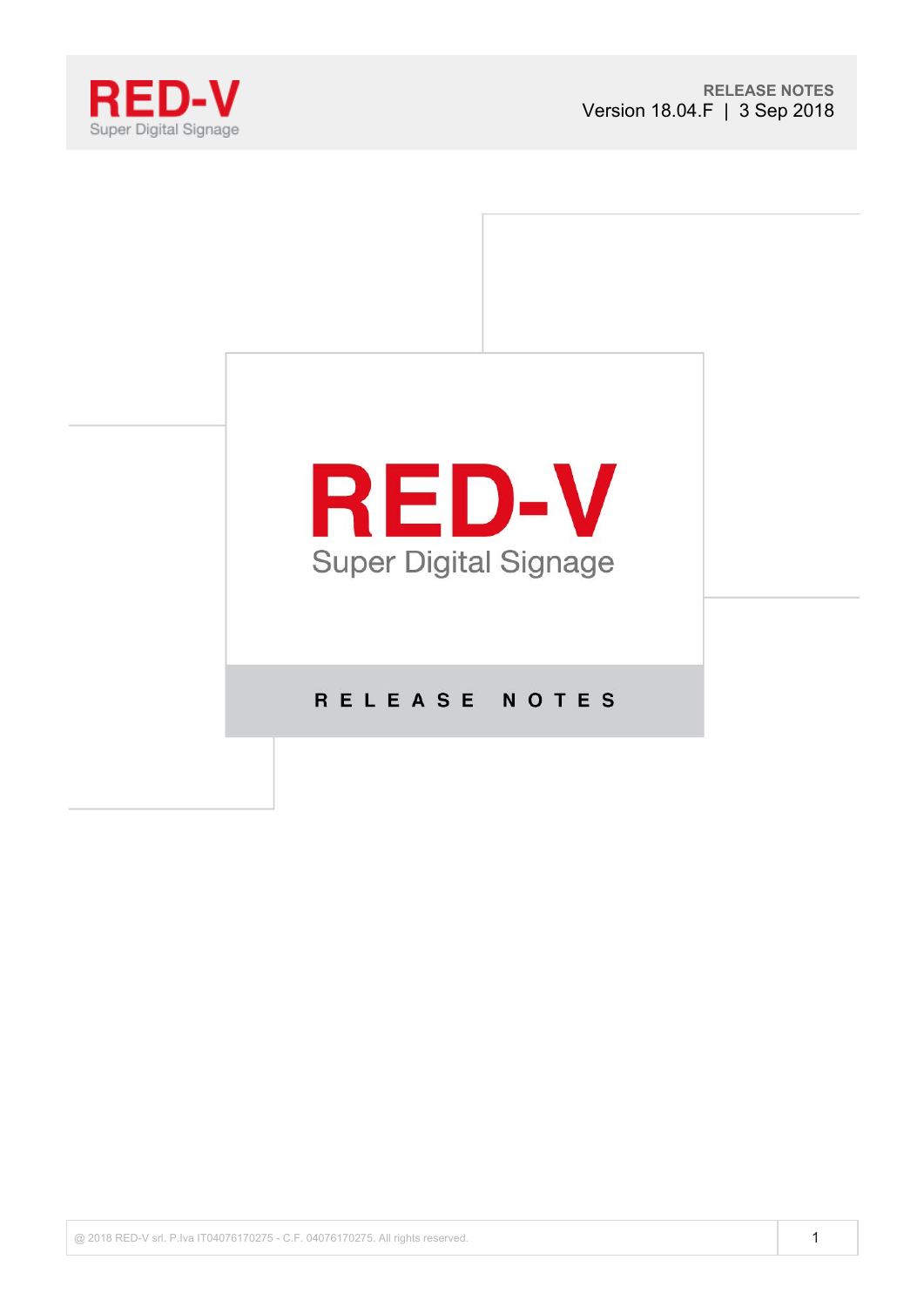

# Release notes

This document contains the release notes for RED-V Server ver. 18.04.F.001.

# **Android-based Media Players**

The current versions for the Android media player apps are:

- Starter: 1.17.0
- Player: 6.8.15
- Launcher: 6.0.0
- Downloader: 6.8.10
- WebPlayer: 5.2.0

# **NEW FEATURES AND FUNCTIONALITIES**

### **Time Slots in Resource Validity Periods**

Every resource added to a program's playlist already had support for validity period. Now it's possible to specify a time slot to make the resource visible in that playlist only during a specified time slot during the day.

For example a resource that has a validity period from 01 Sep 2018 to 15 Sep 2018 can also have a time slot, like 9:30 - 12:30, so that it will be displayed in the given date range only from 9:30 to 12:30.

#### **Native Android Apps**

Added supports for non RED-V native Android Apps which have an associated file type, as for example Microsoft Excel or PowerPoint Viewer for Android.

This feature is available only on Android based RED-V media players, and it's necessary to install the required Android app in advance.

### **HTTP Authentication for URLs**

Added support for HTTP Authentication on URL resources in Web/Text areas. It's now possible to set username and password for sites that require HTTP authentication.